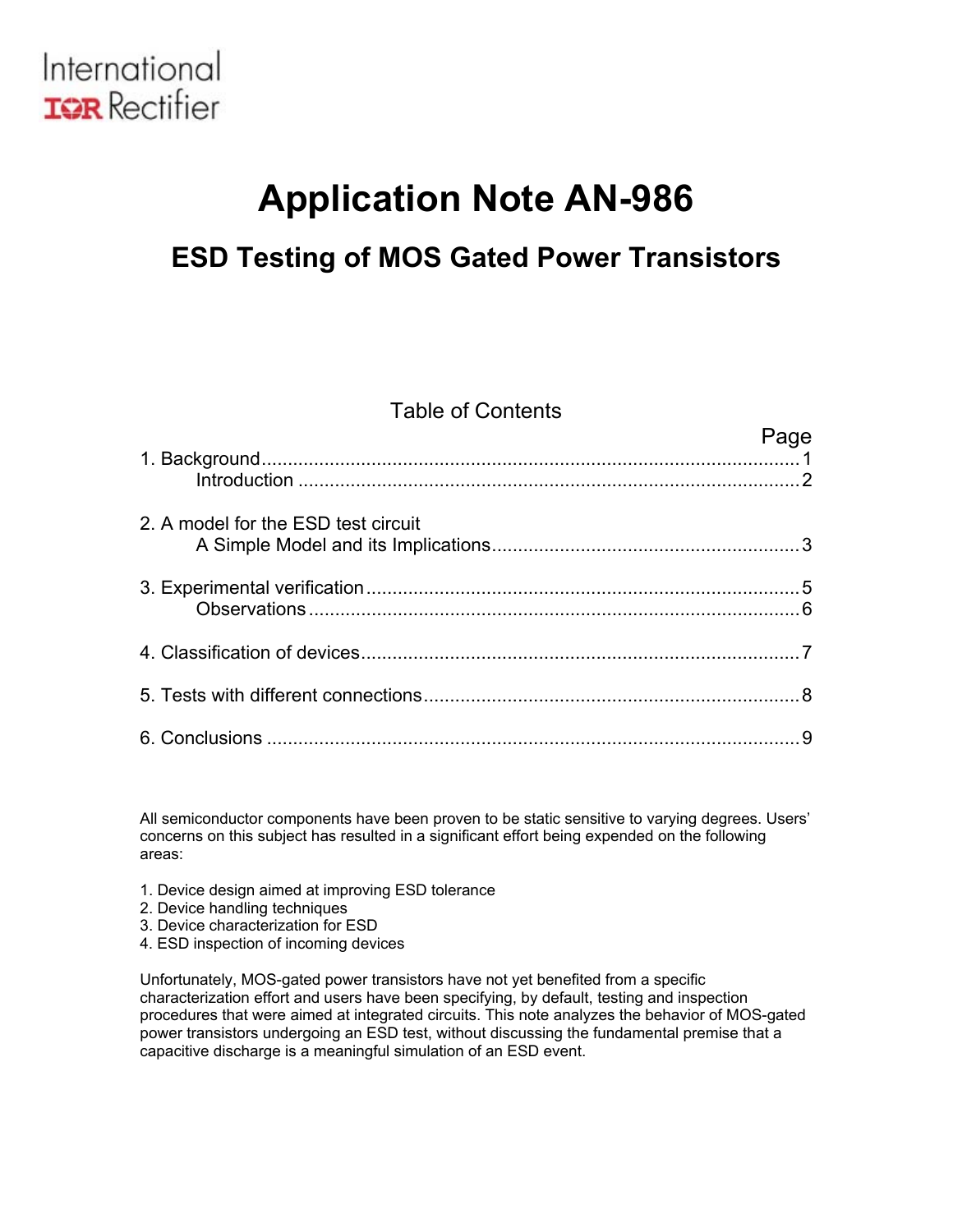<span id="page-1-0"></span>

TITLE:

### **ESD Testing of MOS Gated Power Transistors**

Notices: (HEXFET is the trademark for International Rectifier Power MOSFETs)

Summary:

### **Topics Covered:**

- I. Background
- II. A model for the ESD test circuit
- III. Experimental verification
- **IV. Classification of devices**
- V. Tests with different connections
- VI. Conclusions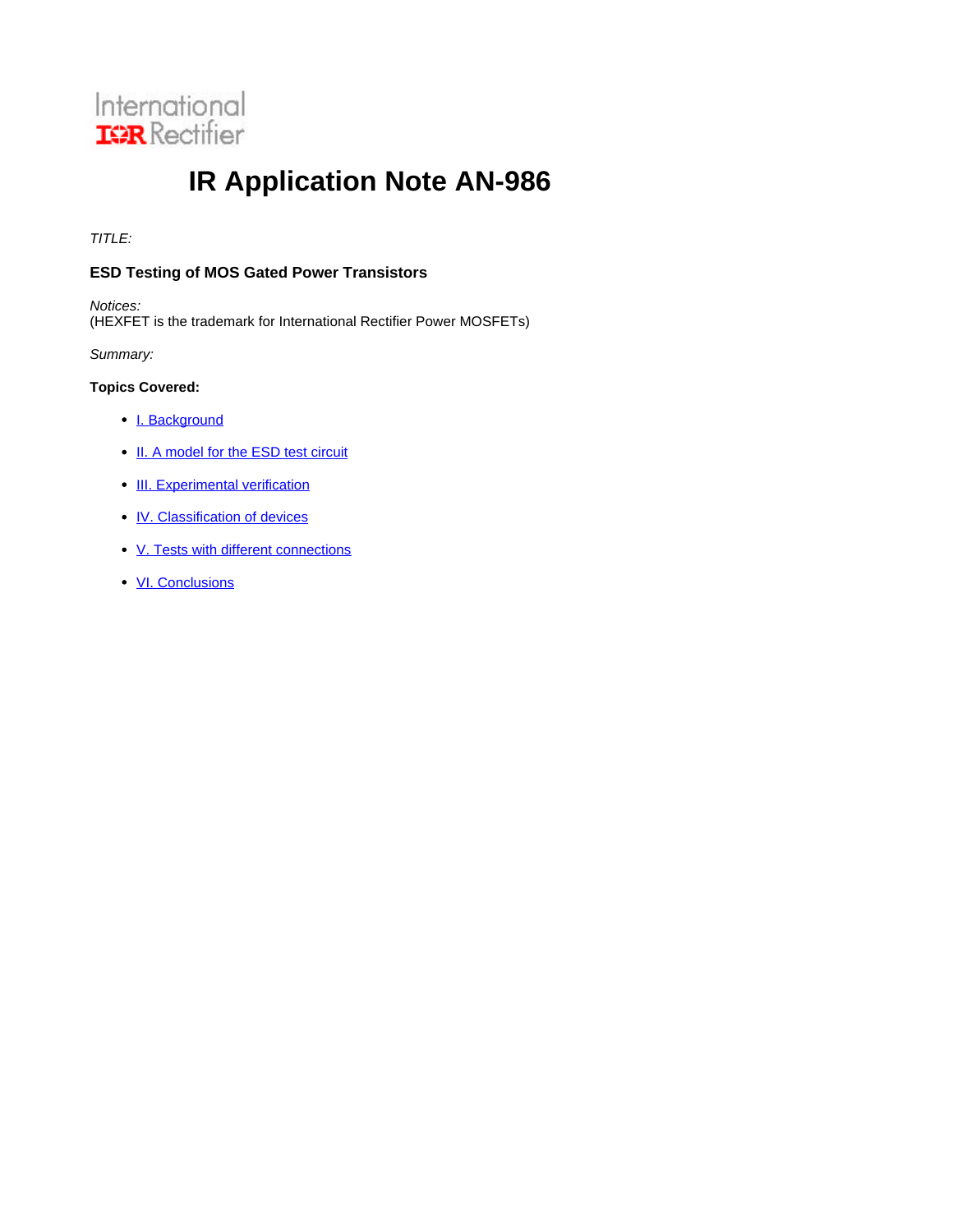**(Section 1 of 6)**

<span id="page-2-0"></span>Title:

### **ESD Testing of MOS Gated Power Transistors**

**(HEXFET is the trademark for International Rectifier Power MOSFETs)**

### **I. Background**

#### **Introduction**

All semiconductor components have been proven to be static sensitive to varying degrees. User's concern on this subject has resulted in a significant effort being expended on the following areas:

- 1. Device design aimed at improving ESD tolerance
- 2. Device handling techniques
- 3. Device characterization for ESD
- 4. ESD inspection of incoming devices

Unfortunately, MOS-gated power transistors have not yet benefited from a specific characterization effort and users have been specifying, by default, testing and inspection procedures that were aimed at integrated circuits.

As shown in Figure 1, integrated circuits have specific input protection networks that rely on a combination of bypass and avalanche discharge to keep the voltage at the input pin within safe limits. Test methods have been developed to measure and classify the effectiveness of this input protection network, notably Method 3015 of MIL-STD-883 and the EIAJ IC-121-1981.

In these tests the effects of an electrostatic discharge are simulated by discharging a capacitor into the input pins of the IC. To take into account that a true electrostatic discharge can be generated by sources with different characteristics, two different test circuits have evolved, commonly referred to as the "Human Body Model" (HBM) and "Machine Model" (MM). As shown in Figure 2, the difference between these test circuits is in the RC values, the basic principle being the same.

These test circuits can be used to perform a pass/fail test (for inspection) or to take the IC to failure (for characterization). Since the discriminating parameter in these tests is the current waveform during the discharge, a preliminary characterization is necessary to establish the failure threshold for a given family and the correct current waveform below that threshold.

This note analyzes the behavior of MOS-gated power transistors undergoing an ESD test, without discussing the fundamental premise that a capacitive discharge is a meaningful simulation of an ESD event.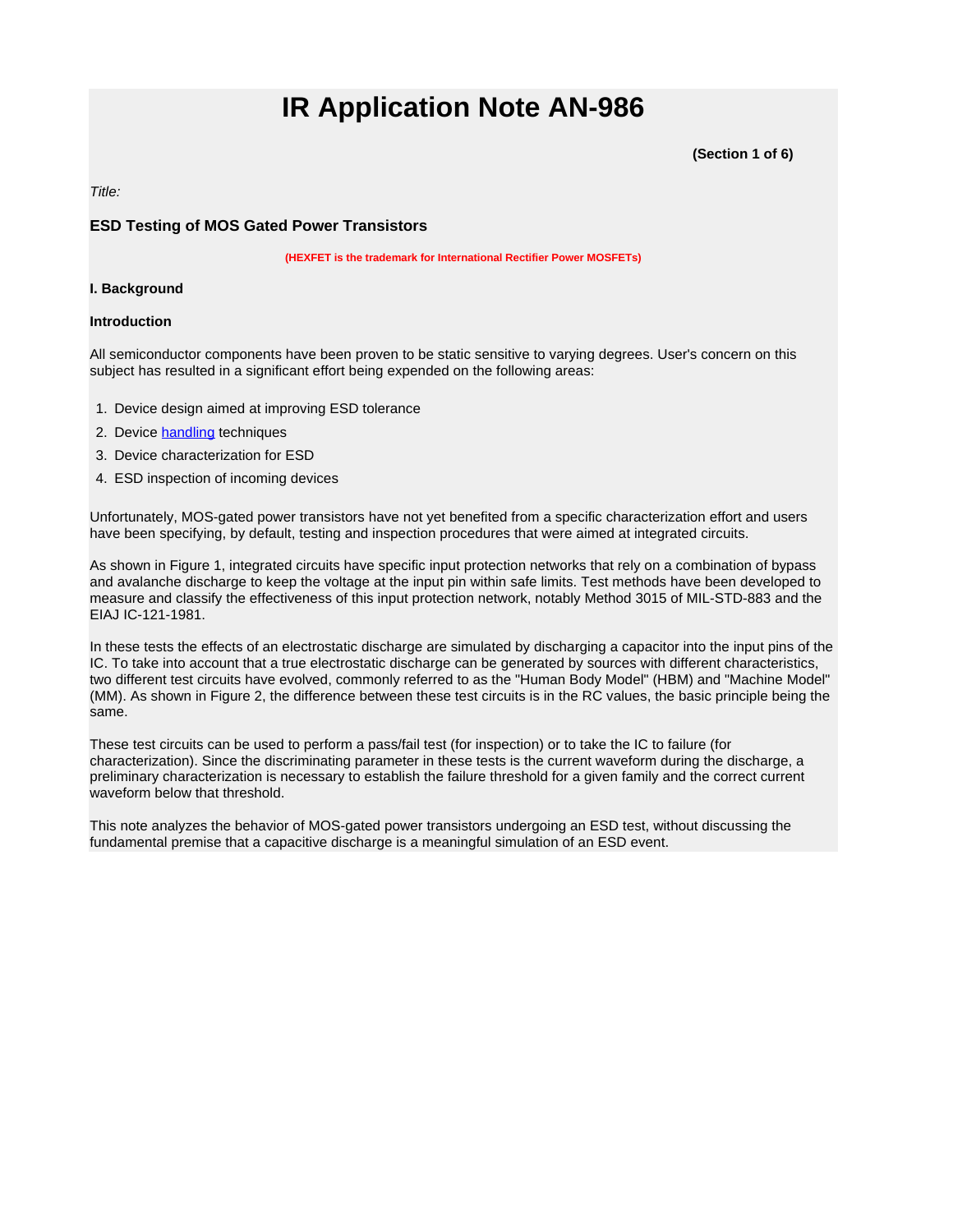**(Section 2 of 6)**

<span id="page-3-0"></span>Title:

### **ESD Testing of MOS Gated Power Transistors**

**(HEXFET is the trademark for International Rectifier Power MOSFETs)**

#### **II. A model for the ESD test circuit**

#### **A Simple Model And Its Implications**

The capacitive nature of the MOS gate suggests that a simple electrical model can describe the events occurring when a MOS-gated transistor undergoes ESD testing with circuits like those shown in Figure 2.

The model is shown in Figure 3, together with the equations to calculate the voltage and energy after the discharge. Two items are noteworthy:

- a. The ratio between the initial voltage across C, and the final voltage across both capacitors ("discharge ratio") is determined by the capacitance values and is independent from the series resistance.
- b. The energy lost during the discharge depends on the value of the capacitors and is independent from the value of the series resistance.

The following will show in detail that waveforms, discharge ratio and other characteristics are representative of the discharge of one capacitor into another. Meanwhile, "prima facie" evidence of the validity of this model can be obtained from the oscilloscope traces of Figures 4a and 4b.

With reference to the circuit in Figure 6, one of the traces shows the voltage across C1 (initially at the supply voltage), the other shows the voltage between gate and source of the D.U.T. (initially at 0). When C1 is shorted to the gate, a discharge occurs and the common voltage decays exponentially. If the scale on the two traces were the same, the two waveforms would overlap.

The most far-reaching implications of this model are the following: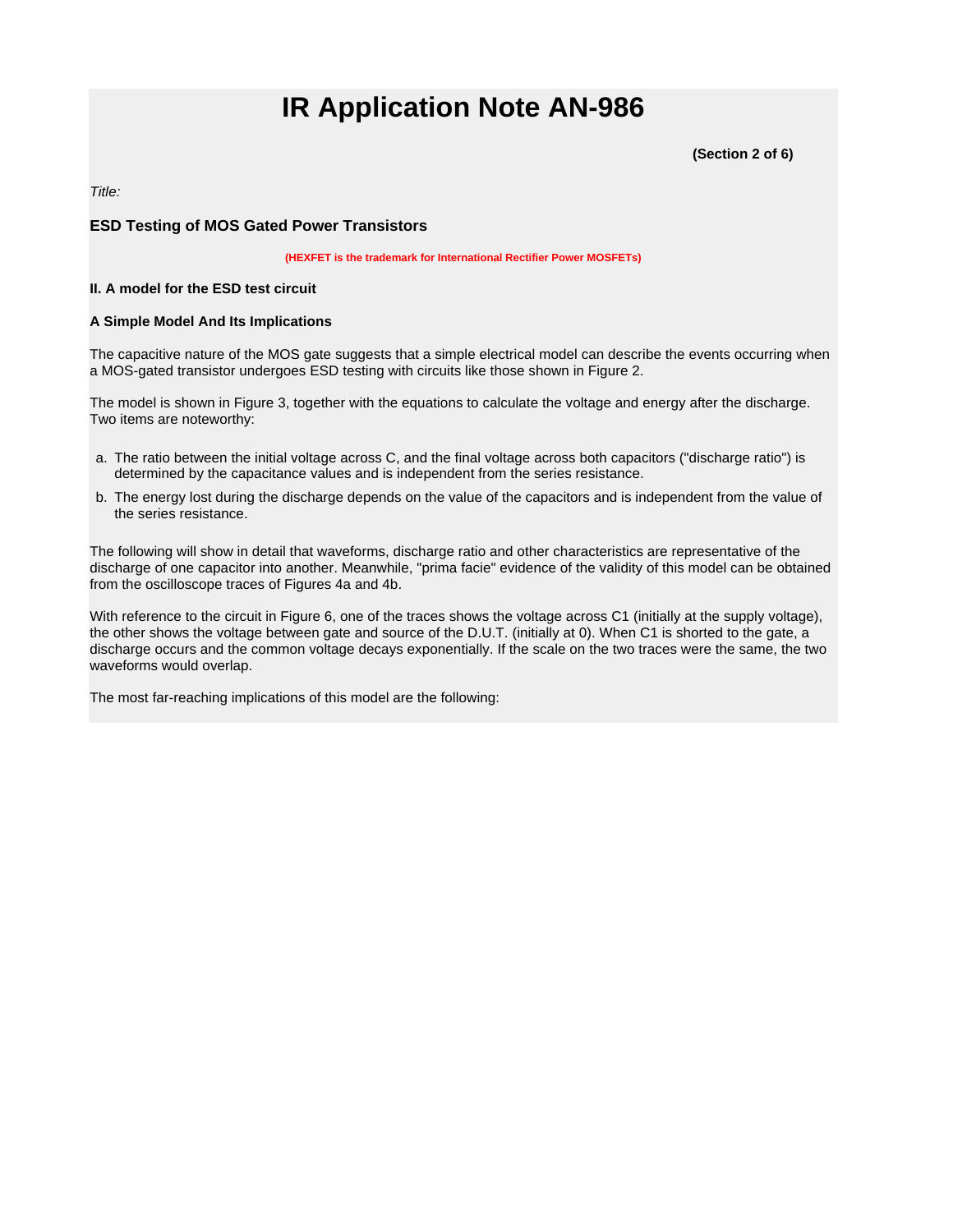1. Apart from the exponential decay, as will be explained later, current flows at one instant only: when the relay establishes the contact between the capacitor and the gate. Since the gate capacitance of power devices is significant, the discharge current is a large spike, limited only by the series resistance. As shown in Figure 7b, the spike lasts for a period of time in the order of tens of nanoseconds and it is difficult to capture on digitizing oscilloscopes or memoscopes. In fact, the waveform in Figure 7b is not a reliable representation; different waveforms could be obtained with successive samplings1. In the absence of an input protection network, the shape of this waveform, which is the discriminating parameter in Method 3015, is not conducive to the detection of gate degradation, even with good instrumentation. It follows that, in attempting to apply Method 3015 to MOS-gated power transistors, the spirit of the test will certainly be violated and, because of the difficulty of the measurement, its results are questionable.

It will be shown in the next section that some subtle changes do occur at the breakdown limit of the oxide. This does not contradict the above statement since these changes are too minor to be the discriminating parameter for an acceptance test. A failure, on the other hand, is easily detected by the fact that the voltage goes to zero after the discharge.

2. Since the Human Body Model and the Machine Model differ only in the component values and since the series resistance does not change the "discharge ratio," the two test circuits will yield the same results for the same value of C, and initial voltage. It follows that the high value resistor in the Human Body Model is basically irrelevant to the outcome of the test, which is totally determined by the initial charge in the capacitor. This is clearly shown by Figures 4a and 4b, where the voltage after the discharge is the same, in spite of the fact that the series resistance is much different.

Thus, the existence of two different test circuits for the evaluation of MOS-gated power transistors does not seem to be justified. On the other hand, in their proper field of application, i.e., ICs, these two tests circuits will yield different results.

3. If the behavior of a MOS gate under capacitive discharge is, in principle, as simple as the discharge of a capacitor into another capacitor, it follows that, once these capacitances are known, the outcome of the test is fairly predictable: the device under test will fail if the final voltage is above the dielectric strength of its gate oxide. Hence, the ESD test circuits, when applied to MOS-gated power transistors without input protection networks, do nothing more than measure, in a complex and inaccurate way, the gate dielectric strength of gate oxide.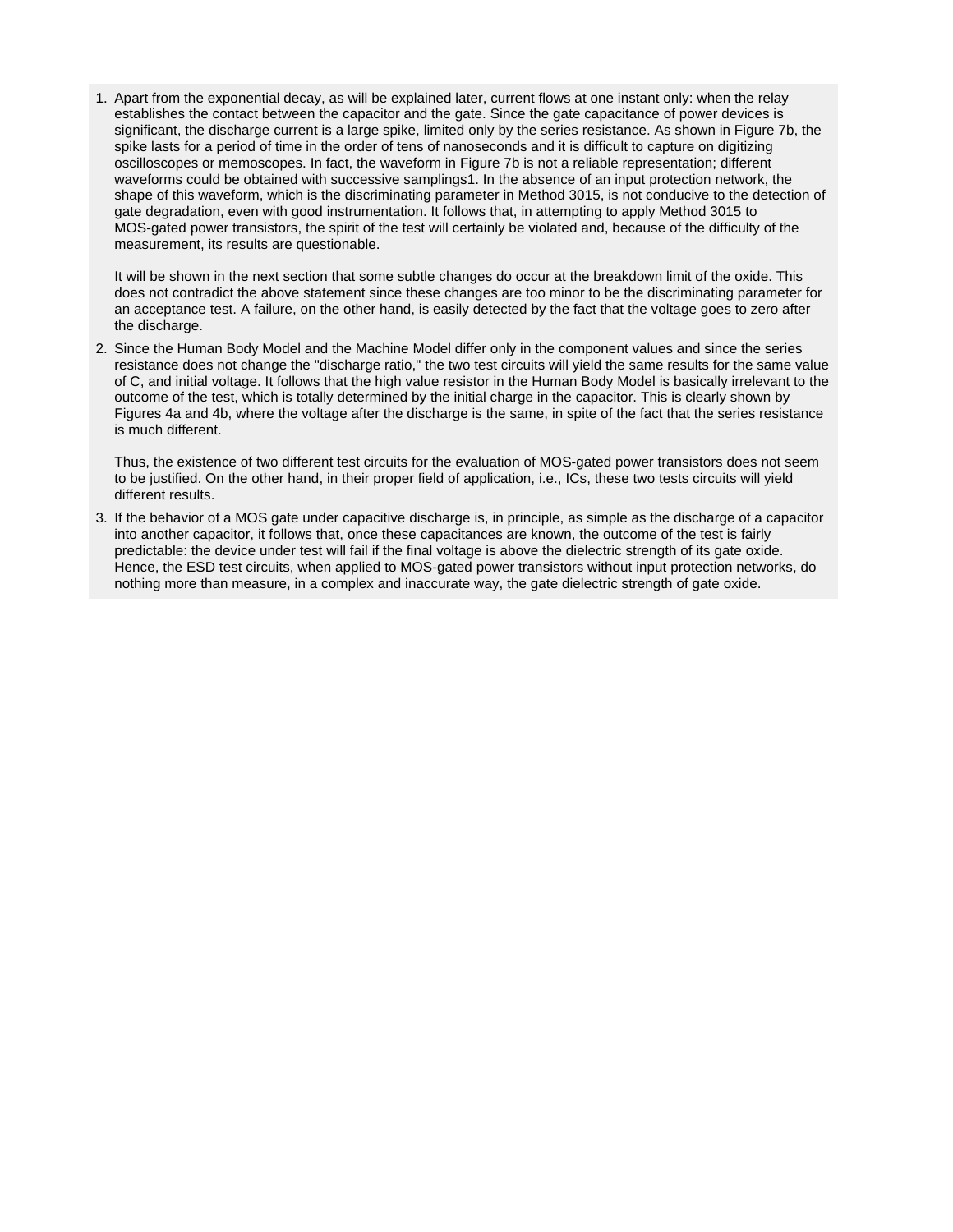**(Section 3 of 6)**

<span id="page-5-0"></span>Title:

### **ESD Testing of MOS Gated Power Transistors**

**(HEXFET is the trademark for International Rectifier Power MOSFETs)**

#### **III. Experimental verification**

Although the series resistor does not, in principle, affect the outcome of the test, taking this measurements without any resistor is somewhat dangerous because the circuit is highly underdamped and significant overshoots occur at the time of the discharge. On a different time scale, the oscilloscope traces of Figure 4a or Figure 5a (taken under the same conditions) show significant and dangerous amounts of ringing (Figure 5b and 5c). For this reason a series resistor of 470 was inserted in its test circuit (Figure 6) a series resistor of 470 Ohms and as a result, the spread of voltages at the point of failure became much narrower. A larger resistor may be required if the circuit is not compact and with little stray inductance.

A series gate resistor is also useful in improving the accuracy of the discharge ratio measurement. If no discrete resistor is present in the discharge circuit, the resistance of the gate structure itself will be the only current limiting component and a significant voltage drop will be developed across it. This will prevent making an accurate reading of the voltage across the gate capacitance.

An additional feature of the test circuit in Figure 6 is the debouncing latch. The contacts of a mercury relay do not bounce if the coil is not released. Unfortunately, this is what happens when the relay is controlled by a momentary pushbutton.

The exponential decay that occurs after the charge transfer requires some explanation. With reference to Figure 4, this decay has a time constant of approximately 9ms. The capacitive element of this time constant is the series combination of the two capacitances and it comes up to approximately 210pF. It follows that the resistive component is in the order of 43 MOhms with a peak current of approximately 700nA. Since the gate leakage is normally in the order of 10nA (gigaOhms), it was concluded that this current flows mostly in the oscilloscope probes.

While it would be desirable to reduce this leakage by three orders of magnitude, it is clearly not possible with the instrumentation that can be reasonably made available to perform these tests. Thus, it would be appropriate for Method 3015 to provide procedural guidelines to limit these errors.As shown in Figure 3, for a given value of C1 and a given transistor, the discharge ratio is a function of its input capacitance when drain and source are both connected to ground. Unfortunately, this value is not normally specified in the data sheet and has to be specifically measured or derived from gate charge values taken under (or extrapolated down to) these conditions.

This was done for International Rectifier devices with the results tabulated in Table I, together with the discharge ratio, calculated from the equation in Figure 3 for a 235pF capacitor, and other useful information which follows later.

The calculations, confirmed by the ESD testing, show that a large die requires an initial voltage in the order of 1kV in 235pF to take the gate to its failure point. Since the supply immediately available for experimental verification was limited to 820V, limited testing was done on International Rectifier HEX-4 dies and none on HEX-5, 6 and 7. These values of voltage are unlikely to be reached in the parts of an assembly machine.

The value of 235pF should not be seen as an appropriate value to simulate an ESD event. It was chosen as a convenient value in light of the limits of the available power supply. A large range of capacitance values would have been appropriate to confirm that ESD testing conforms to the model of Figure 3.

It will be noticed, from Table I, that logic level gates are not necessarily weaker. Since discharge ratio, input capacitance and gate dielectric strength are inter-related, a device with lower dielectric strength or lower input capacitance will not necessarily perform poorly under ESD testing.

To confirm that the ESD test amounts to nothing more than a gate dielectric strength test, three batches of devices were split in two groups. One was taken to failure on the ESD test circuit shown in Figure 6, the other was taken to failure on a curve tracer. The results are shown in Table II.

### **NOTES:**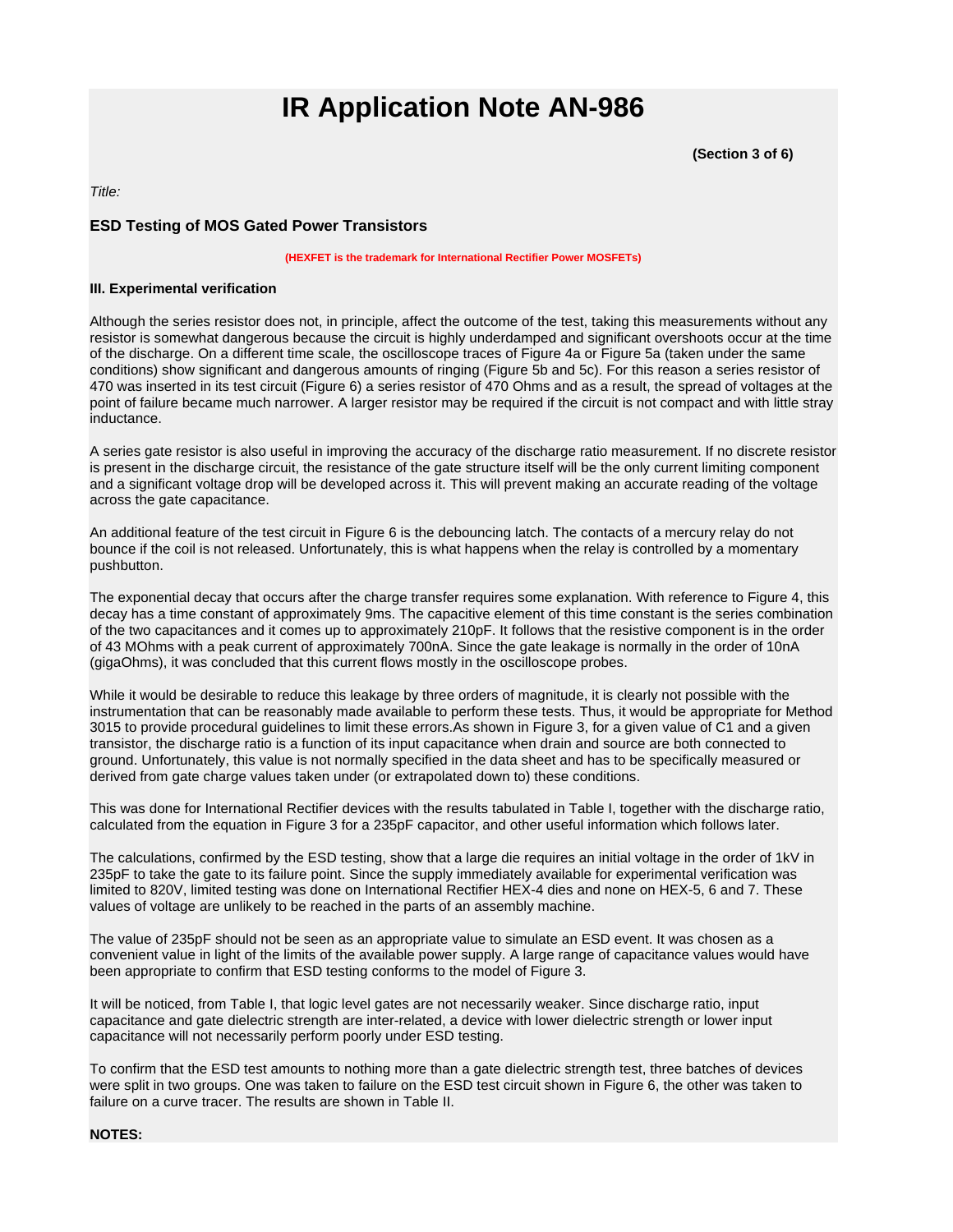- <span id="page-6-0"></span>(1) Refer to AN-964 for die characteristics and nomenclature to identify die type in a part number
- (2) Ratio between capacitor voltage after the discharge divided by its voltage before the discharge capacitor value: 235 pF for Machine Model and 100 pF for Human Body Model
- (3) Survivability of device to ESD test as guaranteed by gate dielectric strength test at the end of the assembly line. Capacitor value: 235 pF for Machine Model, 100 pF for Human Body Model. Test assumed at 30V for standard gates and 15V for logic level gates
- (4) Gate voltage after the discharge at which failure occurred. Capacitor value: 235 pF for Machine Model, 100 pF for Human Body Model
- (5) Gate dielectric strength as measured on curve tracer
- (6) Max voltage from available supply was 820V. No failures occurred at that voltage

Several observations can be made on the basis of these tests:

1. The gate dielectric strength measured on a curve tracer was consistently between 45 and 50V for a logic level gate and between 70 and 80V for a standard gate. Generally speaking, the gate dielectric strength of a large population of devices should follow a distribution whose standard deviation is determined by the accuracy of the process control and with the lower end truncated by the final test. This, however, was not apparent in the curve tracer tests, possibly due to the limited accuracy of this type of instrument or to the limited number of the devices that were measured.

The fail points measured in the test circuit of Figure 6, translated into gate voltage by means of the discharge ratio (Table I), are in agreement with the gate dielectric strength. Due consideration should be given to the limited accuracy of the results from the ESD test method and to the factors listed in points 3 and 4 below.

- 2. The agreement between the calculated and measured discharge ratios is an indirect confirmation of the correctness of the values of capacitance listed in Table I.
- 3. In the process of establishing the dielectric strength on the curve tracer it was found that the gate leakage had a knee at the point of failure. This knee is similar to that of a p-n junction, except symmetrical in voltage, with a similar tendency to "walk out." If this leakage was contained within 100 microA or so, the gate would not be damaged. To verify this, 11 devices where "gate avalanched" and then tested on the ESD tester of Figure 6. Their failure points were in the same range as those of 12 devices from the same lot which had not undergone this preliminary stress. The results are shown in Table II for lot code 7P9F.

This behavior was confirmed with the ESD test circuit. As the initial voltage of C1 is increased, a point is reached at which the voltage after the discharge does not increase any further because the gate leakage exerts a clamping action. As shown in Figure 8, in spite of the fact that the initial voltage is increased by approximately 30V, the two traces corresponding to the voltage after the discharge are superimposed. If the initial voltage is increased further, the gate punctures (figure 9) at a voltage that is approximatly 10V higher. The discrepancy between this number and what was measured on the curve tracer is probably due to the more forgiving nature of the ESD test.

No attempt was made to explain the energy absorbing capability of the gate oxide.

4. The more forgiving nature of the ESD test is also apparent from some aggregate results shown in Table I that show some lots having a failure point under ESD testing that is higher than their dielectric strength measured with the curve tracer. In the specific case of Figures 8 and 9, gate clamping action started at approximately 600V, but failure did not occur until well over 700V. The gate dielectric strength on a curve tracer would have been measured at a voltage equivalent to the 600V, while the ESD test failure would have been measured at over 700V.

Should this waveform be used as a discriminating parameter (Method 3015), the results would be affected by personal judgment to an unacceptable level. As a matter of fact, the lots with significant gate energy capability resulted in a wider spread of failure voltages in the measurements.

Once again, a curve tracer test would provide the same information in a simpler and more accurate form.

Other lots were failed in the same test circuit to increase the statistical significance of our findings. The results are also listed in Table I.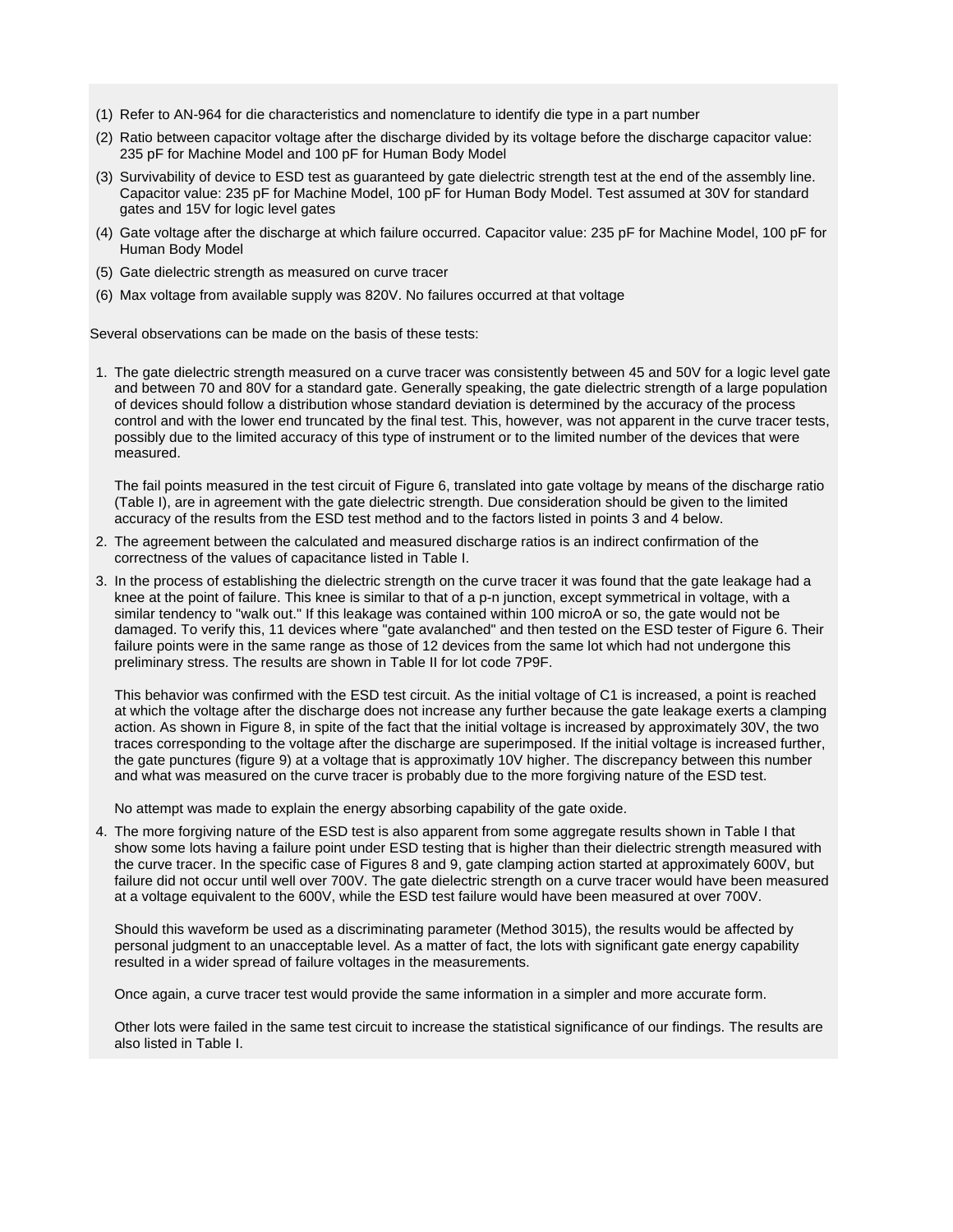**(Section 4 of 6)**

<span id="page-7-0"></span>Title:

### **ESD Testing of MOS Gated Power Transistors**

**(HEXFET is the trademark for International Rectifier Power MOSFETs)**

#### **IV. Classification of devices**

Method 3015 has provisions for a "Classification Testing" (para. 3.3), based on the "failure threshold" of a device in the test circuit (HBM), as a guideline for handling procedures.

As it has been shown, the device performance under ESD testing can be calculated from 3 parameters: gate capacitance, gate dielectric strength and capacitance of C1. The results will be on the conservative side since they ignore the energy capability of the gate.

Given a value for C1, two main classifications can be generated: one that uses the gate voltage guaranteed by final test and one that uses the actual dielectric strength.

The first appears in Table I in the column labeled "Min. ESD Capability." Since gate integrity of all devices is tested at the end of the assembly line to a voltage that is normally 30V for standard gates and 15V for logic level gates, the initial capacitor voltage that is required to take the gate to 30 (or 15) volts can be easily calculated. This voltage is the guaranteed ESD withstanding capability (per Figure 2) of that particular device.

The ESD classification based on the actual gate didectric strength is also listed in Table I in the column "Voltage at Failure." Considering that this classification is not a design parameter but an indicator for handling procedures, it is suggested that an average and a standard deviation be used, rather than a minimum value. Being aggregates, they provide a more accurate and useful representation of the population behavior. Smaller values of C1 would, of course, give higher classification values.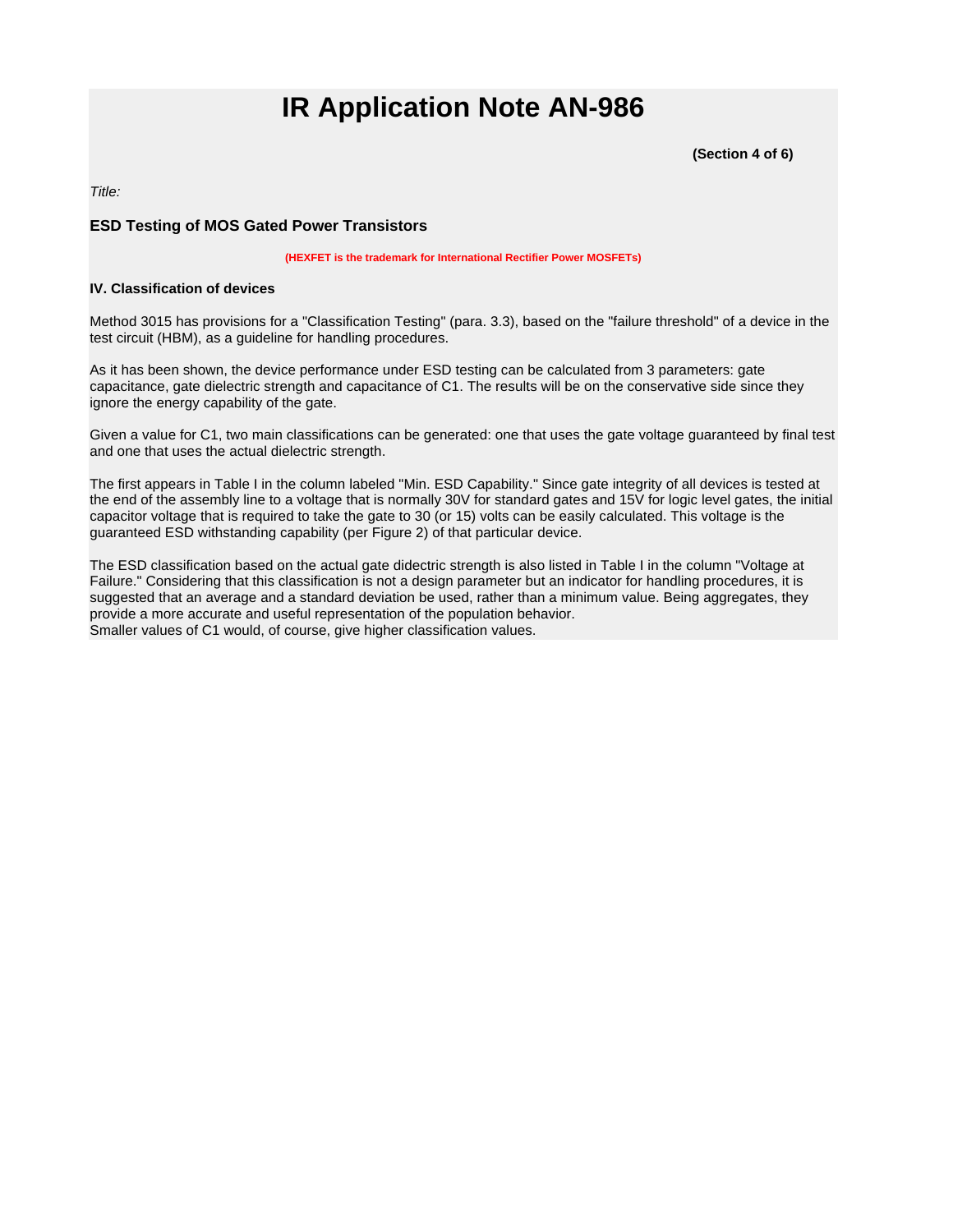**(Section 5 of 6)**

<span id="page-8-0"></span>Title:

### **ESD Testing of MOS Gated Power Transistors**

**(HEXFET is the trademark for International Rectifier Power MOSFETs)**

#### **V. Tests with different connections**

For the sake of completeness, ESD sensitivity of MOS-gated transistors in different connections should also be mentioned.

- a. Gate shorted to drain. With Vgs = Vds > 0, the transistor will go into conduction as soon as its threshold is exceeded, thereby shorting the capacitor. With  $Vgs = Vds < 0$ , if the device is a MOSFET, the internal diode shorts the capacitor. If the device is an IGBT the leakage in the reverse direction exerts a clamping action between 20 and 50V that discharges the capacitor very rapidly.
- b. Gate shorted to source. With Vds = Vdg > 0, nothing happens until the voltage across C1 exceeds the breakdown voltage of the transistor, at which point the transistor goes into avalanche. The energies involved in this test are normally much lower than those applied by a curve tracer in the process of measuring breakdown. With Vds = Vdg < 0, the behavior is the same as the one seen in the previous paragraph.

It is felt that these connections are not representative of real device jeopardy. As far as power devices go, it is doubtful that the test circuits shown in Figure 2 would be an effective tool either in screening out potentially damaged devices or in establishing potential failure mechanisms. For this reason, the capacitive discharge tests were not performed for these connections.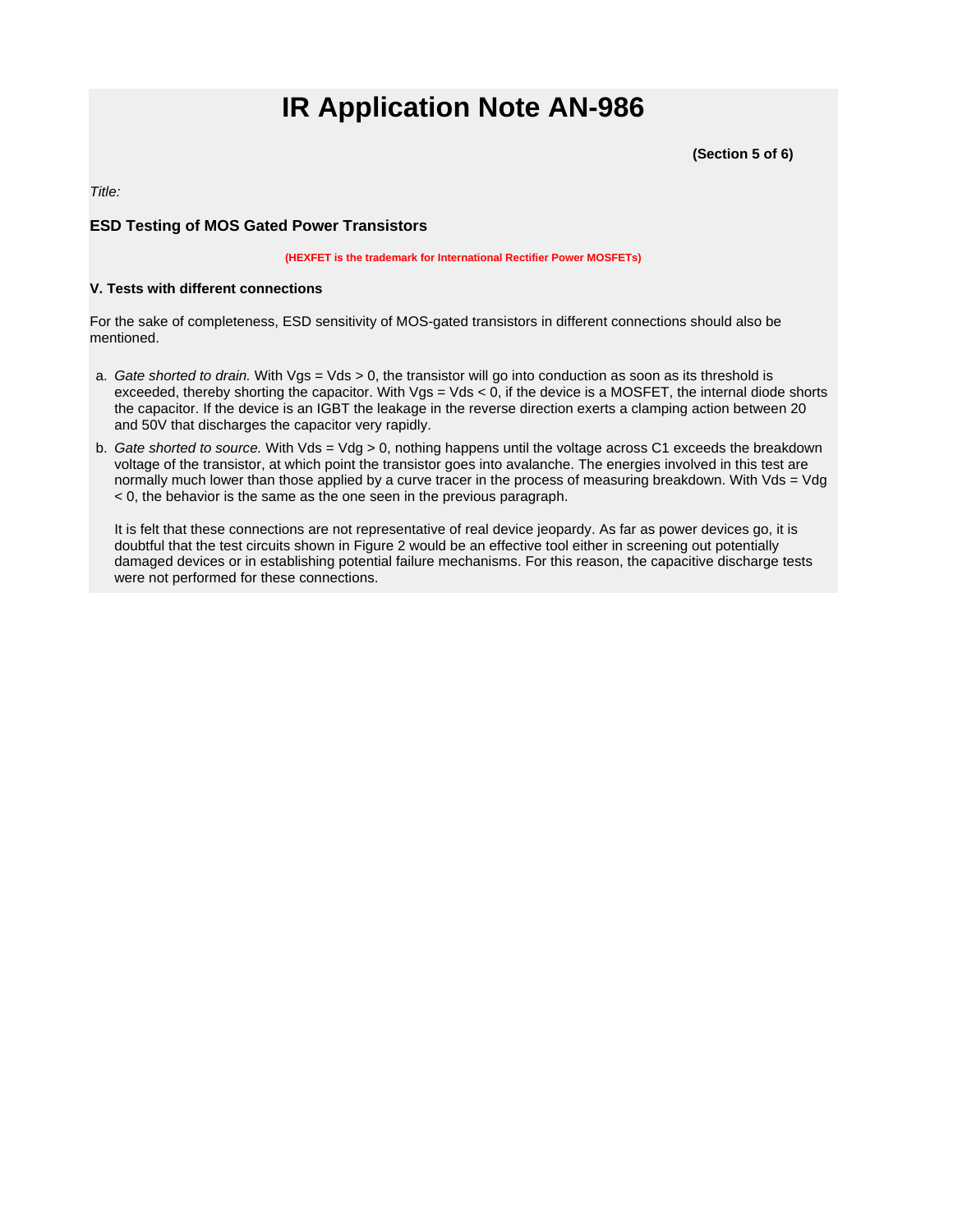**(Section 6 of 6)**

<span id="page-9-0"></span>Title:

### **ESD Testing of MOS Gated Power Transistors**

**(HEXFET is the trademark for International Rectifier Power MOSFETs)**

#### **VI. Conclusions**

The use of a capacitive discharge into the gate to identify ESD sensitivity of a MOS-gated transistor does not seem to provide any additional information beyond what can be obtained more accurately from a curve tracer and simple calculations.

It is recommended that, for MOS-gated power transistors, the ESD test circuits shown in Figure 2 be replaced by a simple dielectric strength test performed with a curve tracer, completed by simple calculations, as per Figure 3.

On the basis of these same calculations, a conservative level of ESD capability could be guaranteed on each and every device by a gate dielectric strength test performed in final test.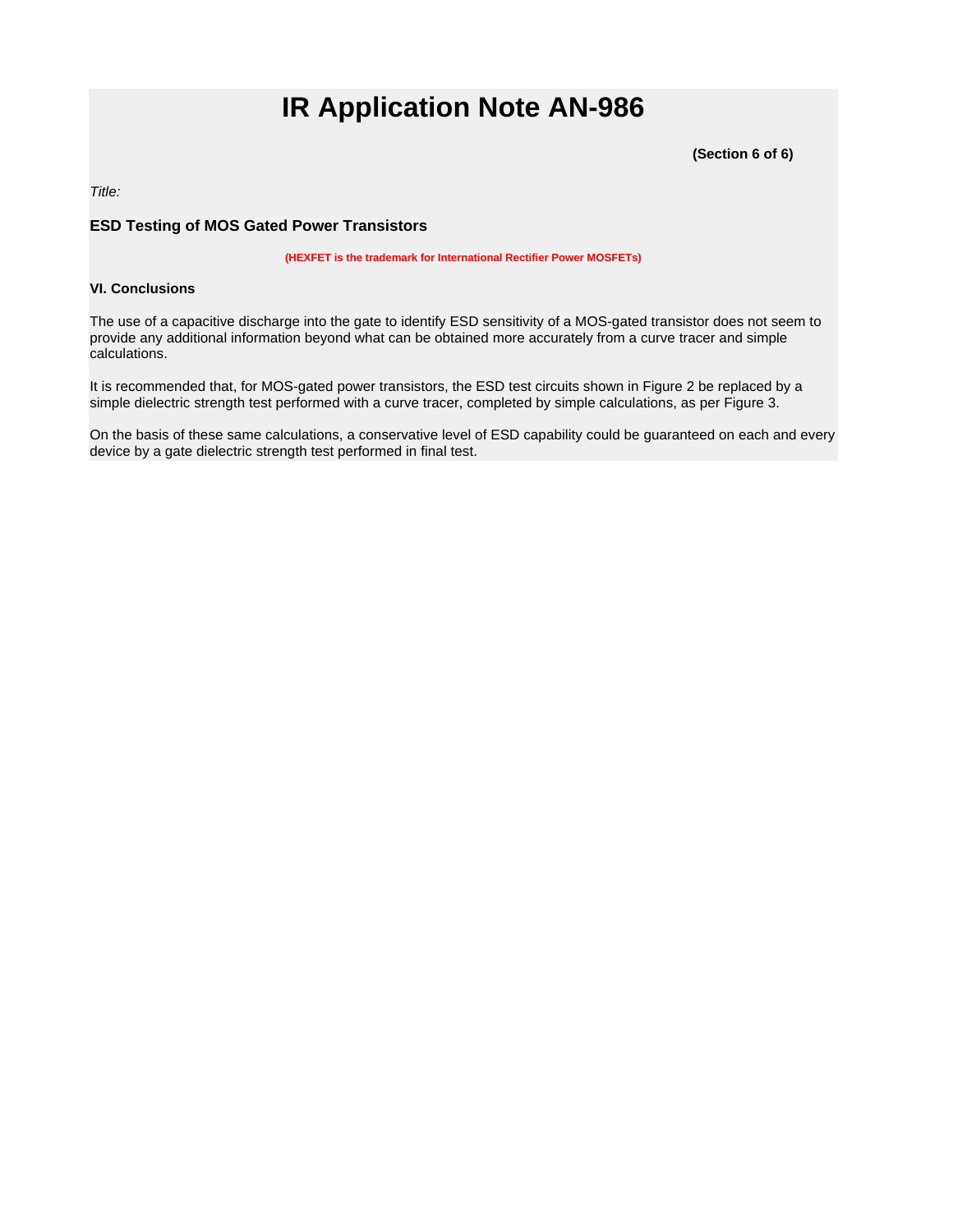









c. National Semiconductor's FAST input

Figure 1. Examples of input protection networks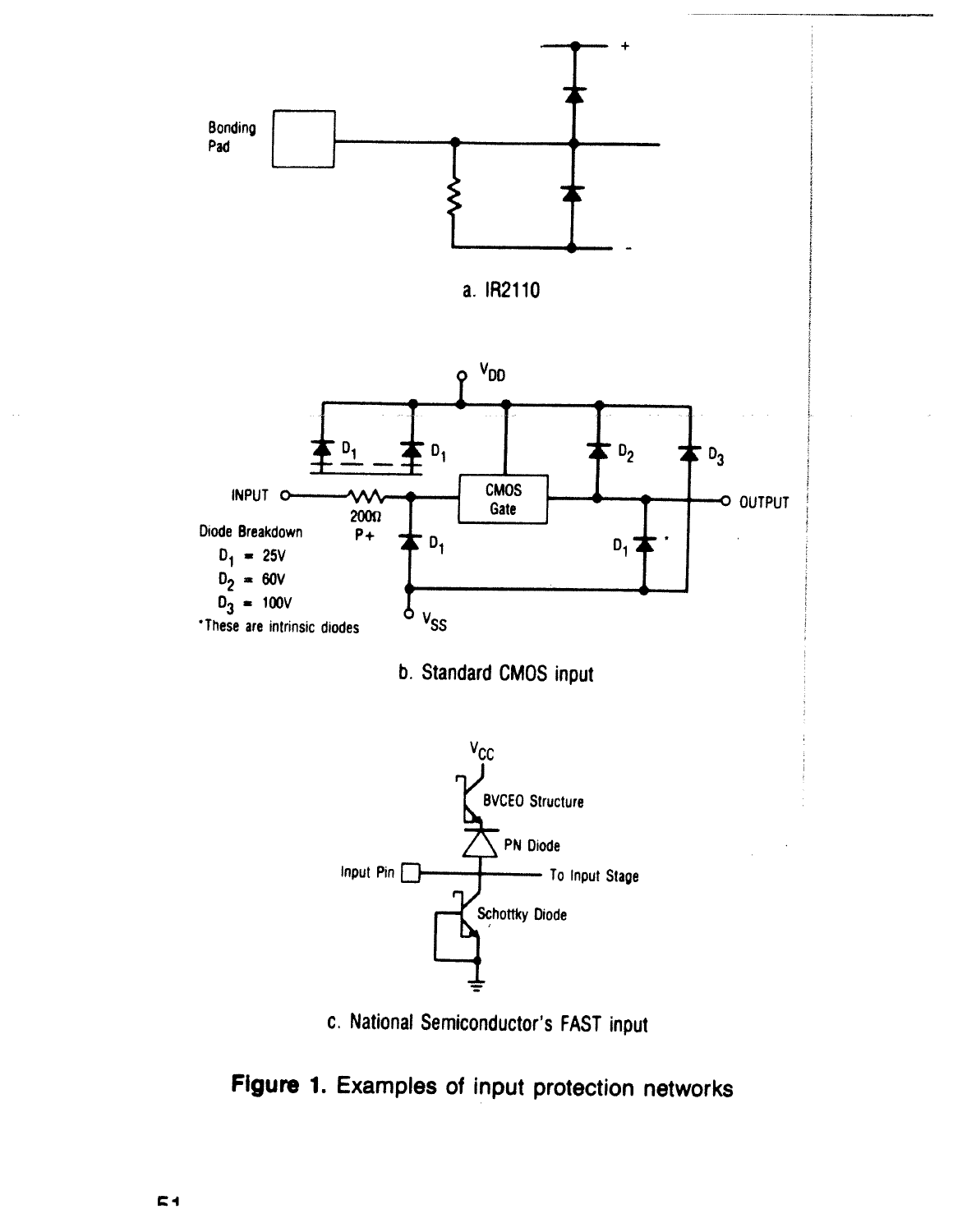

a. Human Body Model (MIL-STD-883 Method 3015)

 $\mathcal{A}^{\mathcal{A}}(\mathcal{A})$ 



b. Machine Model

Figure 2. ESD test circuits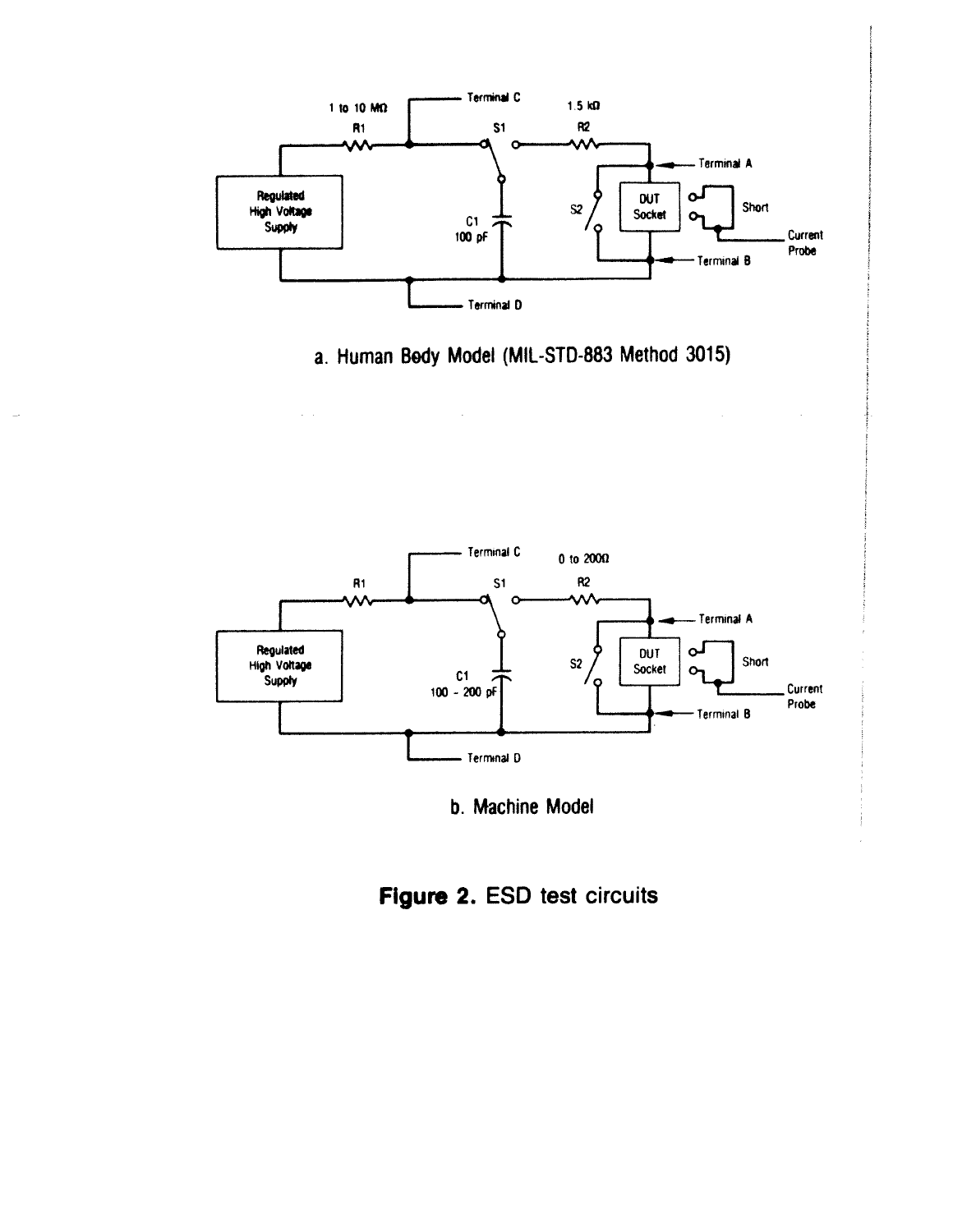

From conservation of charge:

$$
C_1 V_i = (C_1 + C_2) V_f
$$
  

$$
\frac{V_f}{V_i} = \frac{C_1}{C_1 + C_2} = \text{Discharge ratio}
$$

The losses in the resistor during the discharge are

$$
E = R \int_0^\infty i^2(t) dt
$$

with

$$
= \frac{V_i}{R} e^{-t/\tau}
$$

 $\mathbf{i}$ 

and

$$
r = R \frac{C_1 C_2}{C_1 + C_2}
$$

thus

$$
E = \frac{V_1^2}{R^2} R \int_0^{\infty} e^{-2t/\tau} dt = \frac{V_1^2}{R^2} R \frac{\tau}{2}
$$
  
=  $\frac{1}{2} V_1^2 \frac{C_1 C_2}{C_1 + C_2} = \frac{1}{2} Q_1 V_1 \frac{C_2}{C_1 + C_2}$ 

Figure 3. Final voltage at the end of the discharge and losses during the discharge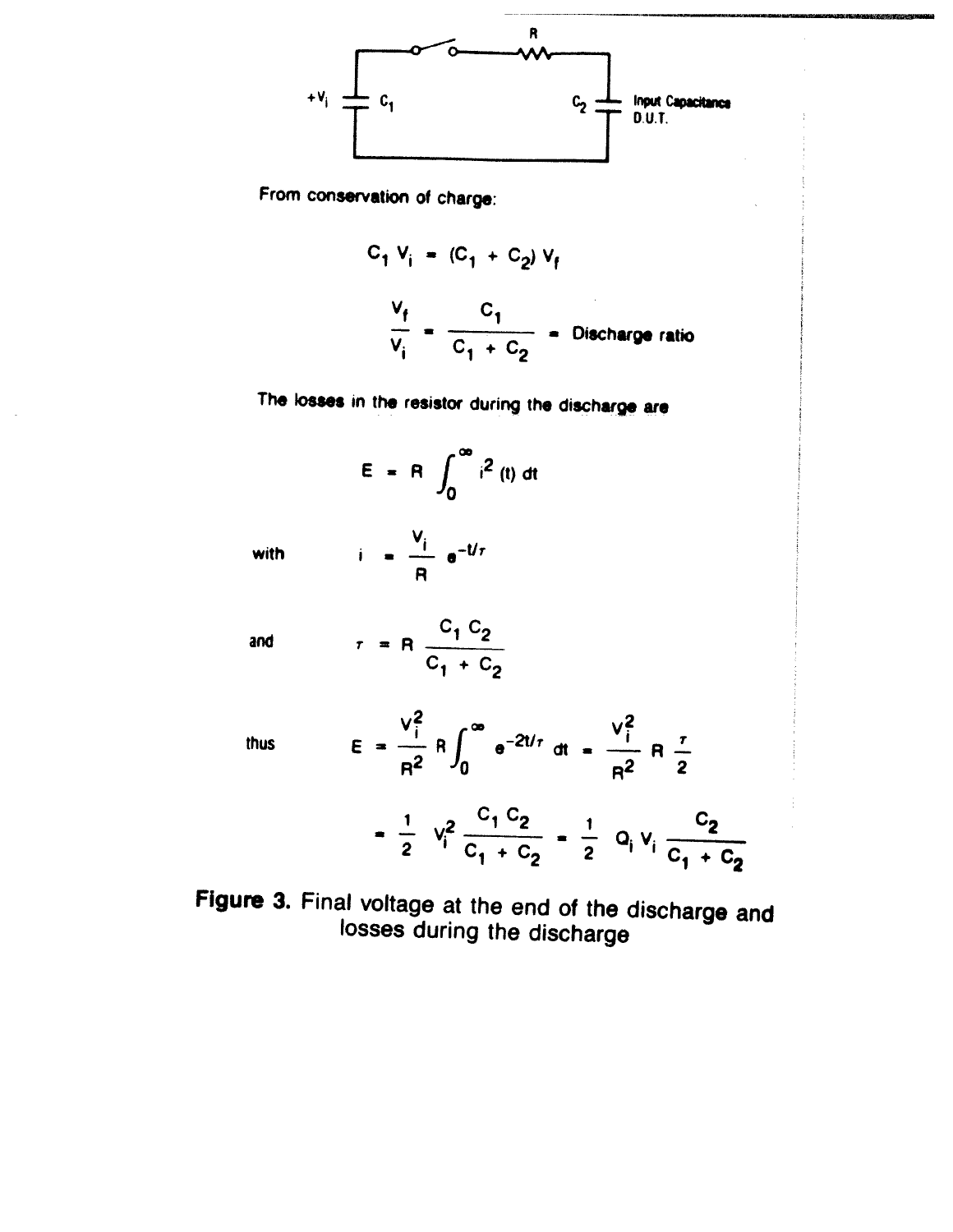

b. 1500 Ohm series resistor



N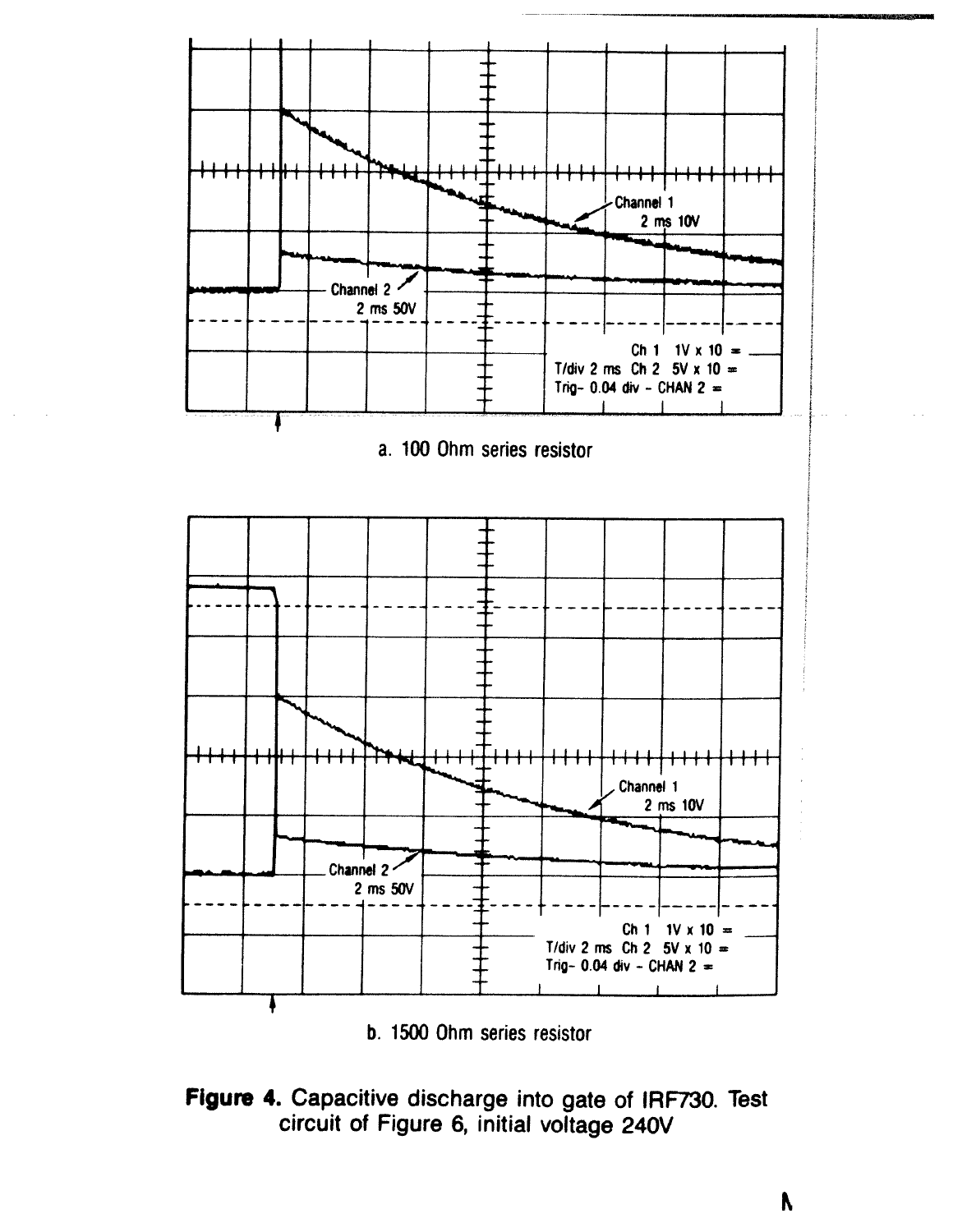

Figure 5. The need for a series resistor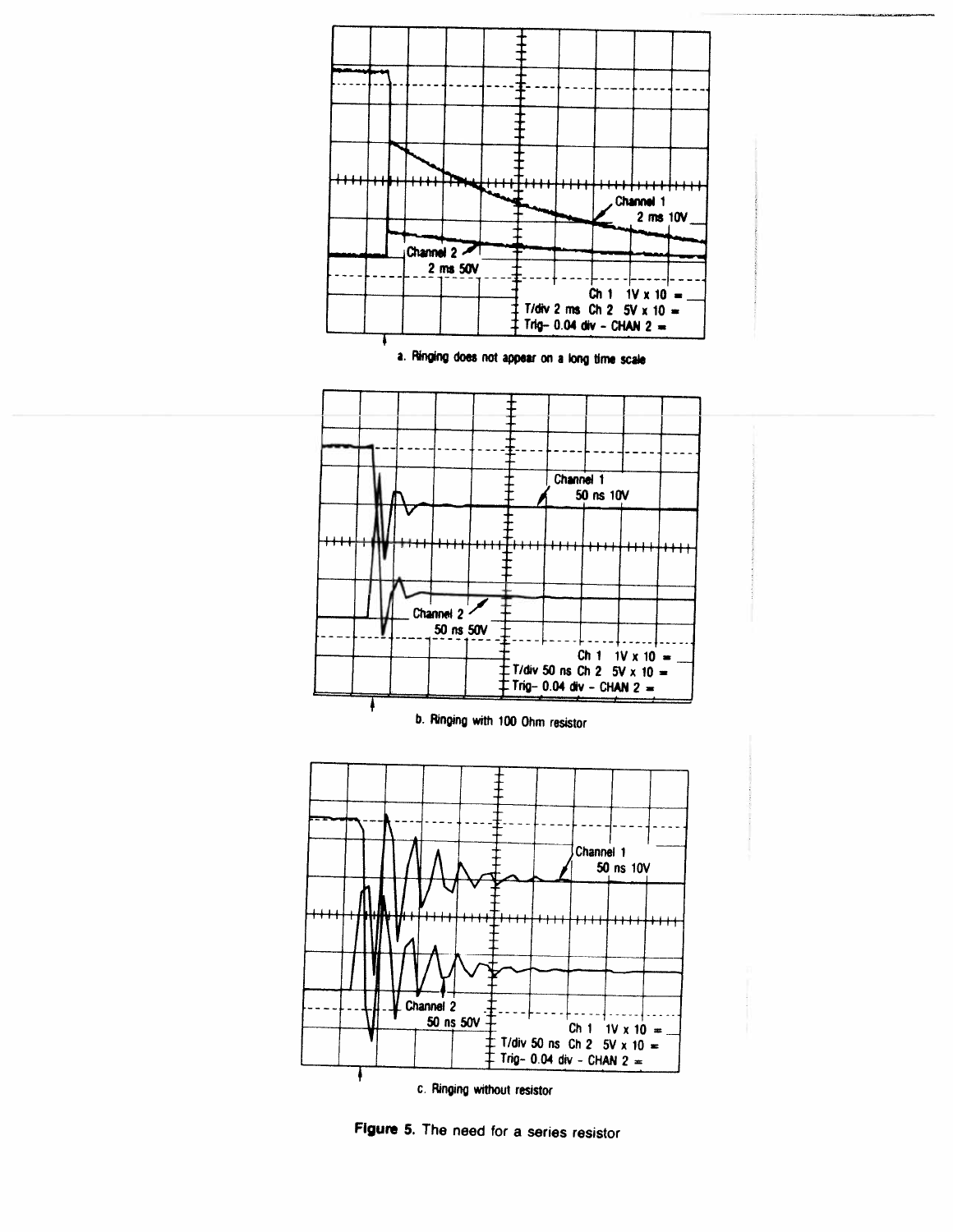

Figure 6. Schematic diagram of test circuit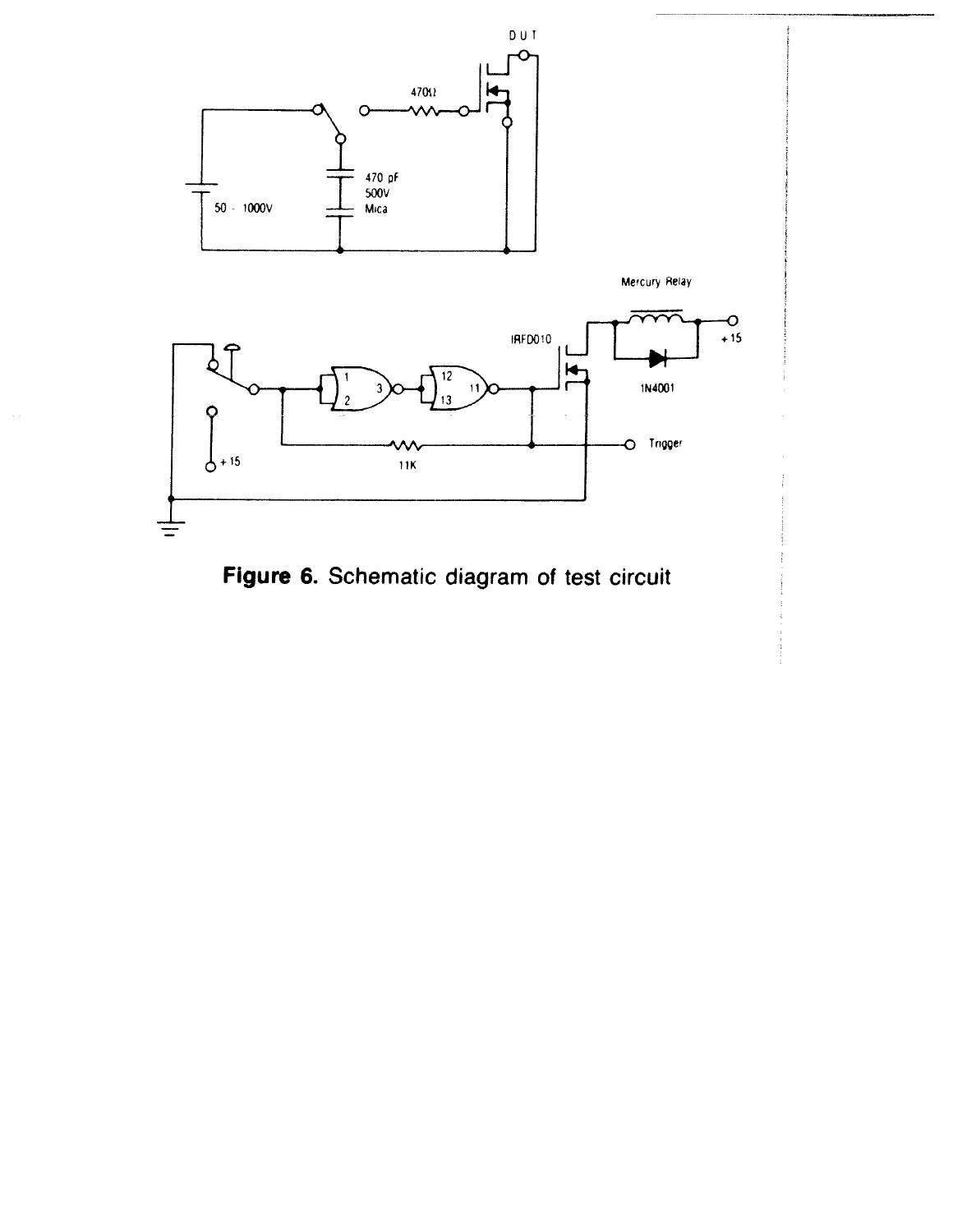

b. Current (0.2A per div.) during discharge

Figure 7. Discharge waveforms into gate of IRF730.

Test circuit of Eigens e  $\label{eq:3} \textbf{Im}\left\{\textbf{a}, \textbf{b}, \textbf{c}, \textbf{c}, \textbf{c}, \textbf{c}, \textbf{c}, \textbf{c}, \textbf{c}, \textbf{c}, \textbf{c}, \textbf{c}, \textbf{c}, \textbf{c}, \textbf{c}, \textbf{c}, \textbf{c}, \textbf{c}, \textbf{c}, \textbf{c}, \textbf{c}, \textbf{c}, \textbf{c}, \textbf{c}, \textbf{c}, \textbf{c}, \textbf{c}, \textbf{c}, \textbf{c}, \textbf{c}, \textbf{c}, \textbf{c}, \textbf{c}, \textbf{c}, \$ بتخبية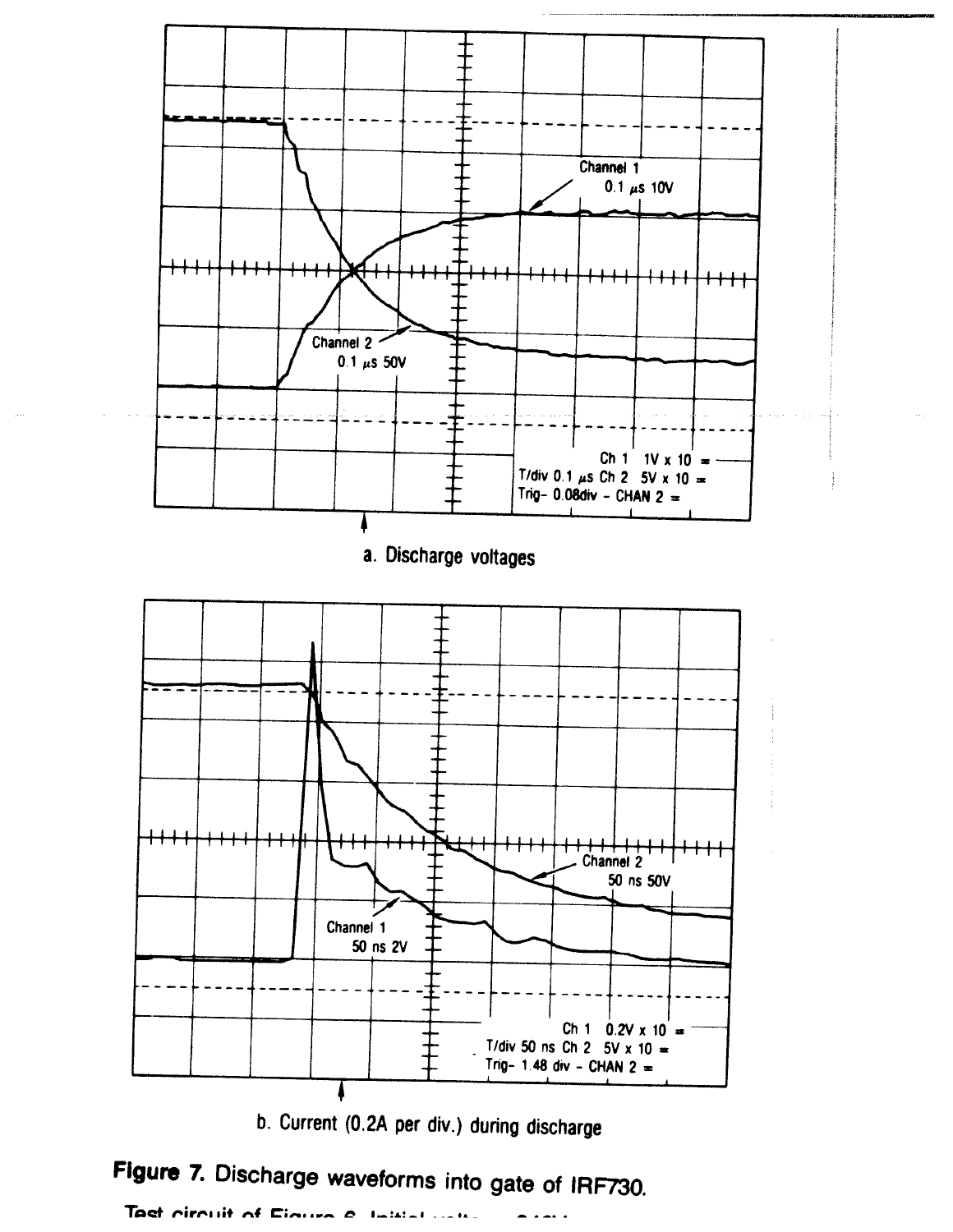





Figure 9. Gate voltage at failure. Initial voltage 773V, IRI 530 Int 51170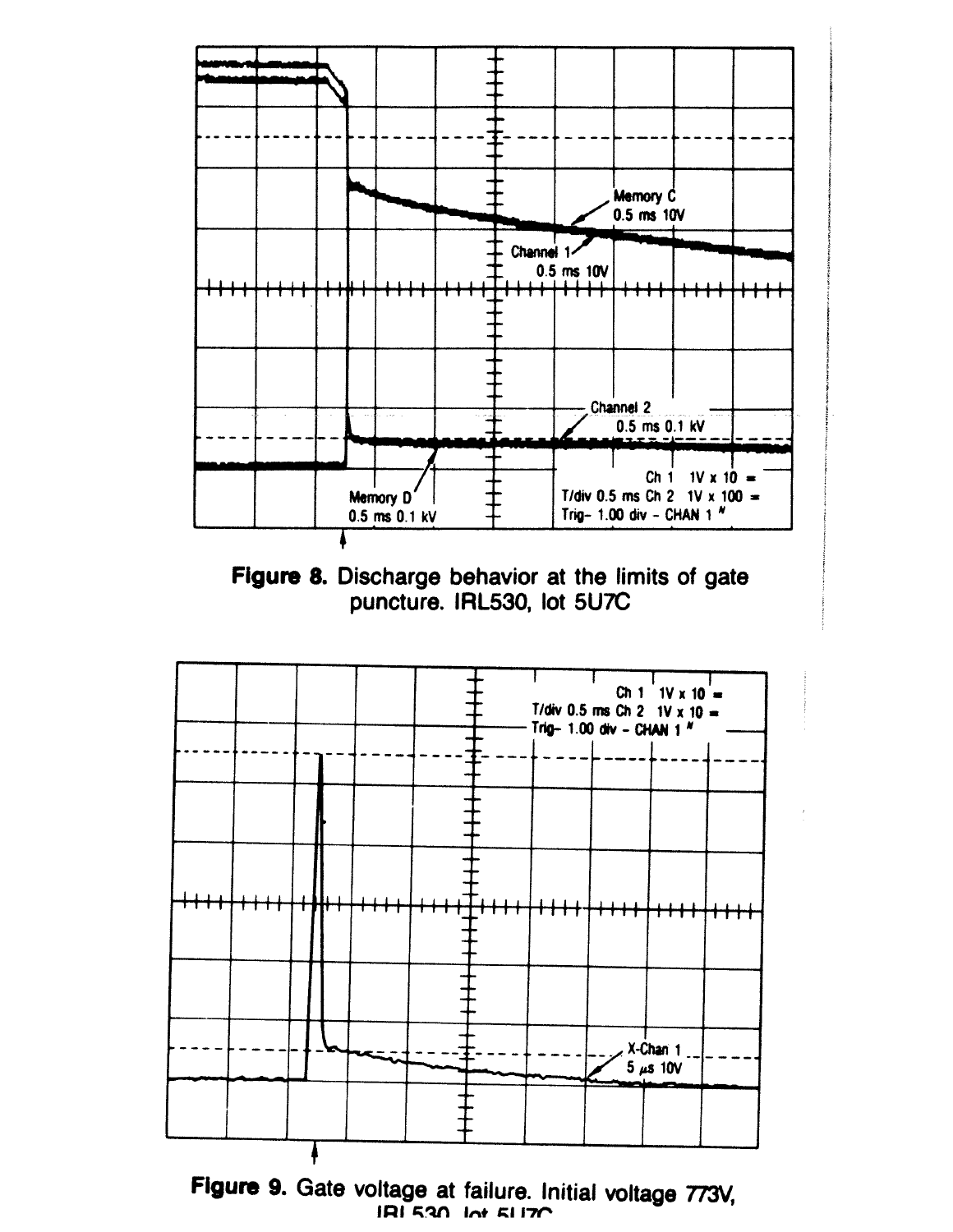| Die Type                    | $c_{\text{test}}$<br>$V_{\rm eff}=0$<br>Ø | <b>Diecharge</b><br><b>Retio</b><br>Calcul. | Meac.          | nna ESD<br>Capub. | Ave | Gate Voltage at<br><b>Fallure Range</b><br><b>SM Dev</b> | Gate Diel<br>Strength |          | Veltage<br>at Fallero | Let          | Devlees  |
|-----------------------------|-------------------------------------------|---------------------------------------------|----------------|-------------------|-----|----------------------------------------------------------|-----------------------|----------|-----------------------|--------------|----------|
| (1)                         | uF                                        | Ø                                           | -12)           | 傳                 | (4) | (4)                                                      | 働                     | Ave      | Std Dev               | Code         | Tectod   |
|                             |                                           |                                             |                |                   |     |                                                          |                       |          |                       |              |          |
| IRFC01x                     | 0.72                                      | 0.246                                       | 0.240          | 122               | 65  | 2                                                        |                       | 271      | 8<br>28               | 7210<br>7P9F | 19<br>34 |
| <b>IRFC110</b>              | 0.48                                      | 0.330                                       | 0.326          | 91                | 84  | g                                                        | 75                    | 257      |                       |              |          |
| IRFC21x                     | 0.36                                      | 0.382                                       |                | 79                |     |                                                          |                       |          |                       |              |          |
| <b>IRFCx1x</b>              | 0.51                                      | 0.317                                       |                | 95                |     |                                                          | 50                    | 288      | 12                    | 9J6R         | 35       |
| IRLCO14                     | 1.23                                      | 0.160                                       | 0.167          | 94                | 48  | 2<br>$\overline{2}$                                      | 47                    | 218      | 9                     | 4ABC         | 14       |
| <b>IRLC110</b>              | 0.82                                      | 0.223                                       | 0.240          | 67                | 52  |                                                          |                       |          |                       |              |          |
| <b>IRFC9010</b>             | 0.72                                      | 0.246                                       |                | 122<br>103        |     |                                                          |                       |          |                       |              |          |
| IRFC9110                    | 0.57                                      | 0.290                                       |                | 85                |     |                                                          | 65                    | 229      | 7                     | <b>W587</b>  | 13       |
| IRFC9210                    | 0.43                                      | 0.355                                       |                |                   |     |                                                          |                       |          |                       |              |          |
|                             | 1.50                                      | 0.136                                       | 0.145          | 221               | 82  | 2                                                        | 70                    | 566      | 15                    | <b>4W2G</b>  | 8        |
| IRFC02x<br><b>IRFC120</b>   | 0.97                                      | 0.196                                       | 0.214          | 153               | 76  | 3                                                        | 68                    | 355      | 16                    | 2N4F         |          |
| IRFC22x                     | 0.74                                      | 0.242                                       |                | 124               |     |                                                          |                       |          |                       |              |          |
| IRFCx2x                     | 1.00                                      | 0.190                                       |                | 156               |     |                                                          |                       |          |                       |              |          |
| <b>IRLC024</b>              | 2.56                                      | 0.064                                       | 0 103          | 179               | 51  | $\overline{2}$                                           | 50                    | 496      | 19                    | 4L8M         | 26       |
| <b>IRLC120</b>              | 1.65                                      | 0.124                                       |                | 121               |     |                                                          |                       |          |                       |              | 15       |
| IRFC9020                    | 1.50                                      | 0.136                                       |                | 221               |     |                                                          |                       |          |                       |              |          |
| <b>IRFC9120</b>             | 1.10                                      | 0.176                                       |                | 170               |     |                                                          |                       |          |                       |              |          |
| <b>IRFC9220</b>             | 0.94                                      | 0.200                                       |                | 150               |     |                                                          |                       |          |                       |              |          |
|                             |                                           |                                             |                |                   |     |                                                          |                       |          |                       |              |          |
| IRFC03x                     | 3.10                                      | 0.070                                       | 0.075          | 426               |     |                                                          | 67                    | > 820(6) |                       | 929Z         | 15       |
| IREC130                     | 1.90                                      | 0.110                                       | 0.121          | 272               | 81  | 2                                                        | 70                    | 666      | 19                    | 306Z         | 9        |
| IRFC23x                     | 2.44                                      | 0.088                                       |                | 341               |     |                                                          |                       |          |                       |              |          |
| <b>IRFCx3x</b>              | 1.90                                      | 0.110                                       | 0.122          | 273               | 73  | 6                                                        | 70                    | 596      | 47                    | 2P8D         | 20       |
| IRLC034                     | 5.32                                      | 0.042                                       | 0.051          | 355               |     |                                                          | 44                    | >820(6)  |                       | <b>BLBM</b>  | 18       |
| <b>IRLC130</b>              | 3.25                                      | 0.067                                       | 0.075          | 223               | 50  | 2                                                        | 45                    | 661      | 26                    | <b>5U7C</b>  | 20       |
| <b>IRFC9030</b>             | 3.10                                      | 0.070                                       |                | 426               |     | 0                                                        |                       |          |                       |              |          |
| <b>IRFC9130</b>             | 2.50                                      | 0.006                                       | 0.092          | 349               |     |                                                          | 65                    | >820(6)  |                       | <b>BK5Z</b>  | 10       |
| <b>IRFC9230</b>             | 2.33                                      | 0.091                                       |                | 328               |     |                                                          |                       |          |                       |              |          |
|                             |                                           |                                             |                |                   |     |                                                          |                       |          |                       |              |          |
| IRFC04x                     | 6.17                                      | 0.037                                       |                | 818               |     |                                                          |                       |          |                       |              |          |
| <b>IRFC140</b>              | 4.68                                      | 0.048                                       |                | 627               |     |                                                          | 70                    | >820(6)  |                       | 6T9K         | 11       |
| IRFC24x                     | 4.06                                      | 0.055                                       | 0.064<br>0.068 | 549<br>541        |     |                                                          | 75                    | >820(6)  |                       | 307N         | 12       |
| IRFCx4x                     | 4.00                                      | 0.055<br>0.022                              |                | 690               |     |                                                          |                       |          |                       |              |          |
| IRLC044                     | 10.58                                     | 0.028                                       |                | 527               |     |                                                          |                       |          |                       |              |          |
| <b>IRLC140</b>              | 801<br>6.17                               | 0.037                                       |                | 818               |     |                                                          |                       |          |                       |              |          |
| IRFC9040<br><b>IRFC9140</b> | 4.68                                      | 0.048                                       |                | 627               |     |                                                          |                       |          |                       |              |          |
| <b>IRFC9240</b>             | 4.44                                      | 0.050                                       |                | 597               |     |                                                          |                       |          |                       |              |          |
|                             |                                           |                                             |                |                   |     |                                                          |                       |          |                       |              |          |
| IRFC054                     | 11.15                                     | 0.021                                       |                | 1453              |     |                                                          |                       |          |                       |              |          |
| <b>IRFC150</b>              | 9.21                                      | 0.025                                       |                | 1206              |     |                                                          |                       |          |                       |              |          |
| IRFC25x                     | 8.09                                      | 0.028                                       |                | 1063              |     |                                                          |                       |          |                       |              |          |
| <b>IRFCx5x</b>              | 8.09                                      | 0.028                                       |                | 1063              |     |                                                          |                       |          |                       |              |          |
|                             |                                           |                                             |                |                   |     |                                                          |                       |          |                       |              |          |
| <b>IRFCx6x</b>              | 11.85                                     | 0.019                                       |                | 1543              |     |                                                          |                       |          |                       |              |          |
|                             |                                           |                                             |                |                   |     |                                                          |                       |          |                       |              |          |
| <b>IRFCx7x</b>              | 15.02                                     | 0.015                                       |                | 1947              |     |                                                          |                       |          |                       |              |          |

NOTES:

(1) Refer to AN-964 for die characteristics and nomenclature to identify die type in a part number

(2) Ratio between capacitor voltage after the discharge divided by its voltage before the discharge capacitor value: 235 pF

(3) Survivability of device to ESD test as guaranteed by gate dielectric strength test at the end of the assembly line. Capacitor value: 235 pF. Test assumed at 30V for standard gates and 15V for logic level gates

(4) Gate voltage after the discharge at which failure occurred. Capacitor value: 235 pF

(5) Gate dielectric strength as measured on curve tracer

(6) Max voltage from available supply was 820V. No failures occurred at that voltage

 $M-55$ 

AN-986